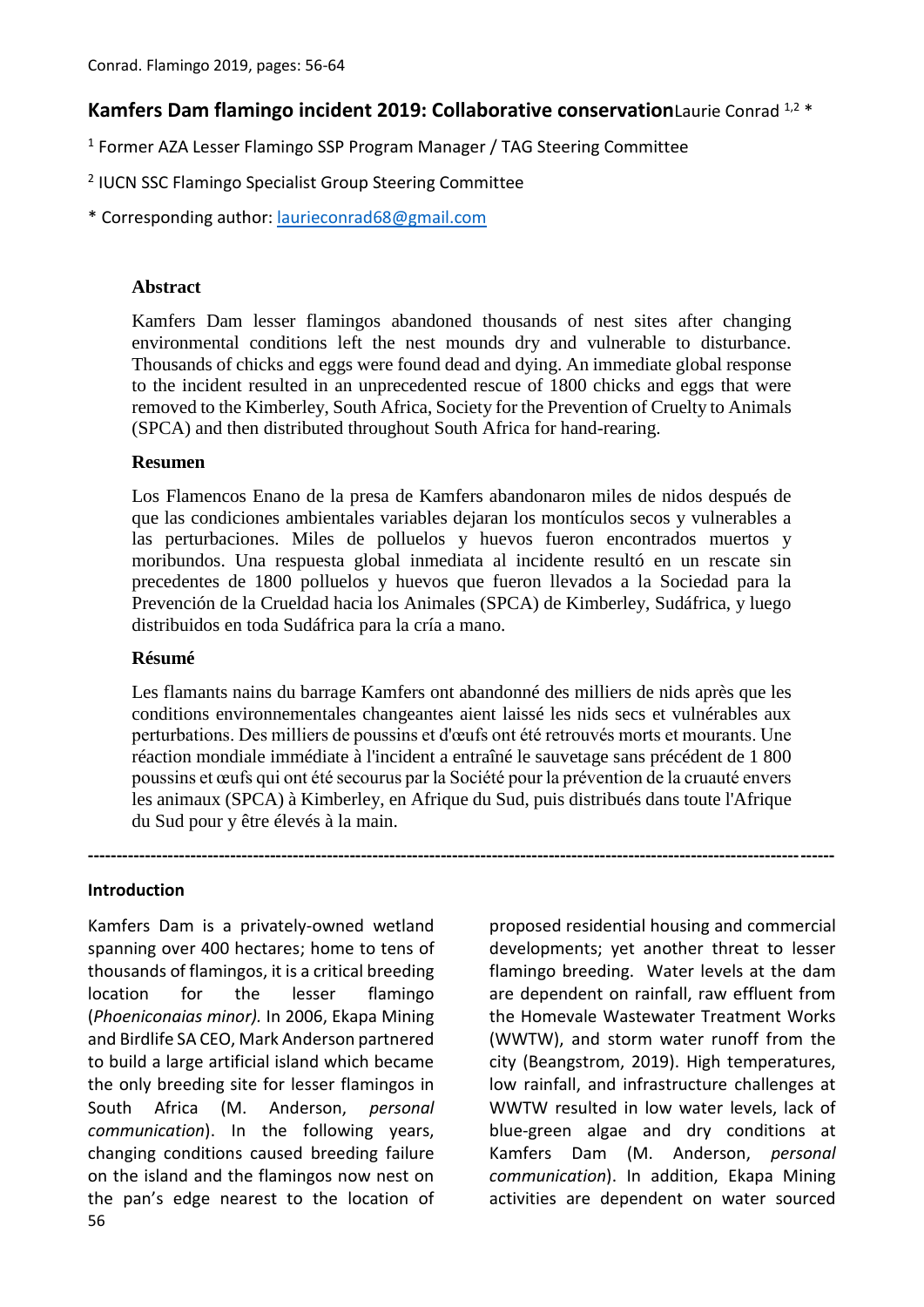from the dam. In 2019, environmental pressures combined with new predator accessibility to the nests increased until the nesting adults abandoned thousands of chicks and eggs.

## **Methodology**

One-thousand-eight-hundred chicks were rescued from the dire situation on 24 January 2019 in an unprecedented, unplanned rescue project in South Africa. Rescuers found eggs, hatching chicks, and hatched chicks baking in the hot sun without any adults in sight. Hundreds of chicks were dead. Thousands of chicks were dying. Eggs were left sitting atop mud cones. Untrained volunteers showed up at the SPCA with boxes full of chicks and eggs. Hundreds of eggs were initially stacked in a corner while a handful of people began to triage and organize the incoming chicks, which were beginning to cover a large lawn outside the SPCA facility.

Concurrently, Saam Staan Kimberley and the SPCA began to coordinate logistics. The Kimberley SPCA did not have resources on site to feed, hydrate and assess chicks at the rate of intake so chicks were moved from Kimberley to other facilities by private individuals prior to PAAZA involvement (D. Smith, *personal communication*).



*Figure 1: Expanse of dried up nest mounds depicting the abandonment of the Kamfers Dam breeding area. Photo credit: L. Allen/ Saam Staan Kimberley.*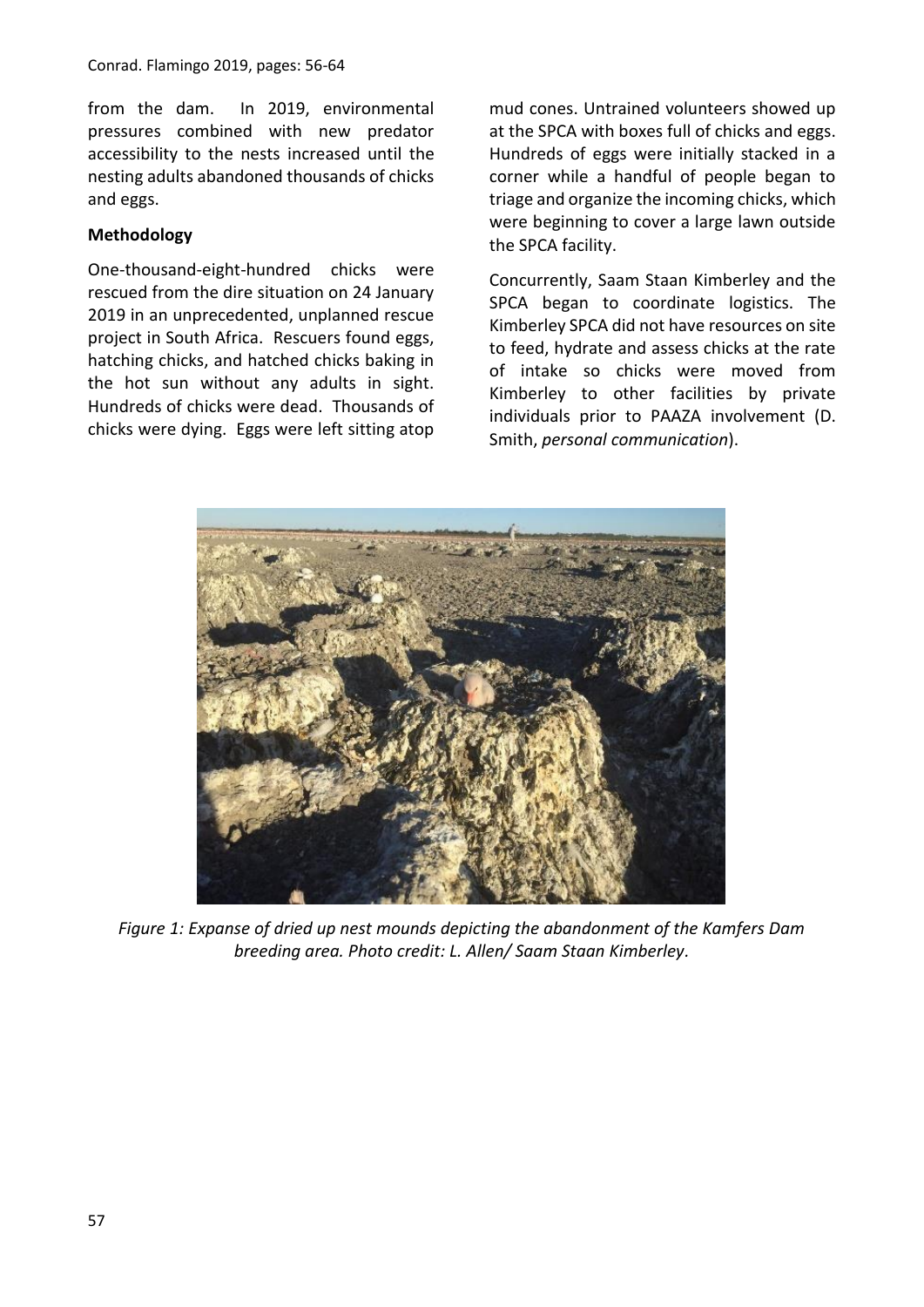

*Figure 2: Hundreds of chicks and eggs at the Kimberley SPCA facility prior to transport to participating rescue facilities. Photo credit: L. Allen/ Saam Staan Kimberley.*



*Figure 3: Kimberley community response to dehydrated chicks rescued from nest site. Photo credit: L. Allen/ Saam Staan Kimberley.*

Local Kimberley veterinarian, Donavan Smith, led efforts to organize the responders and triage dehydration and other medical issues plaguing the chicks, working round the clock with other caregivers. As eggs hatched, the chicks were hydrated, examined, treated with antibiotics as needed, and fed. "Save the Flamingo", a non-profit group and communication medium (Facebook and website) helped to spread the news internationally and solicit followers for resources including labour, supplies, and money. A first group of 870 chicks were flown to Pretoria as the community realized that they needed assistance and resources. Flamingo chicks require labour intensive care. Each chick needed feedings every couple of hours, specific housing and temperature requirements, and a specific diet.

Hand-rearing flamingos is complicated and coupled with the magnitude of the event, required millions of dollars in food, labour, and housing. Conversations started between IUCN members, PAAZA, AZA, and EAZA zoologists and researchers to implement emergency hand-rearing and diet guidelines for inexperienced caregivers. Dallas Zoo coordinated AZA resources with PAAZA Executive Director John Werth after receiving a request for expertise and other resources. AZA sent 53 experienced animal care experts to assist local efforts. A workshop at the Kimberley facility led by AZA experts trained community members to respond in the event of future incidents.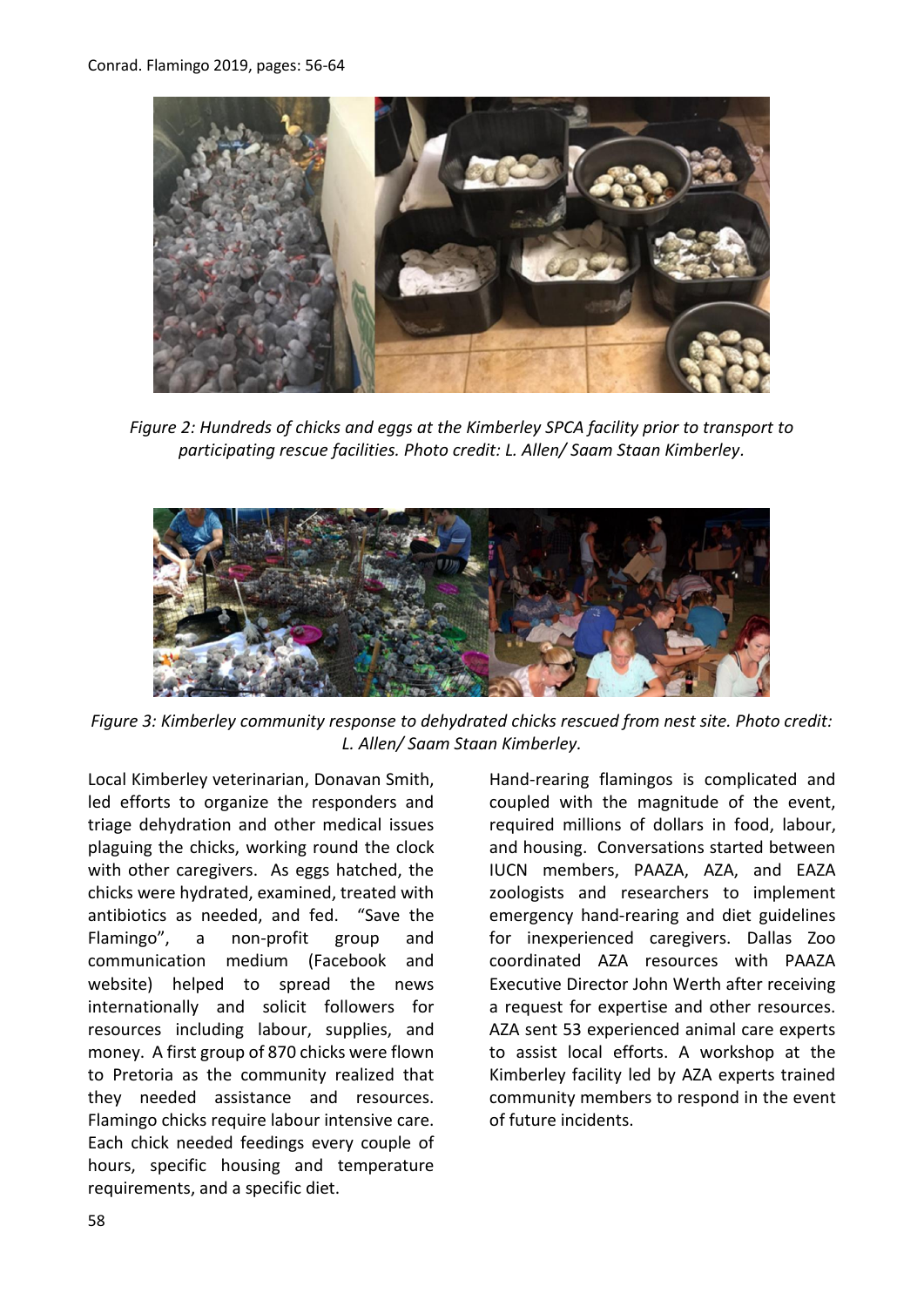

*Figure 4: Kimberley community workshop demonstrating hand-feeding and initial intake and triage methods. Photo credit: L. Wilson/Texas State Aquarium.*

While most of the rescued chicks were transferred to PAAZA and private facilities, the initial respondents were the Kimberley community members who were naïve to flamingo hand-rearing and husbandry requirements. Most were without training, but what they lacked in training was made up for in dedication, hard work, and passion. Veterinary team, K. Koeppel (Onderstepoort) and R. Campbell (National Zoological Gardens of South Africa), developed the disease testing, health criteria and screening, quarantine, and transport and permit requirements implemented through the PAAZA executive office.

Multiple meetings were held to secure funding, arrange transport, find animal feed sources; write, review and approve permits. Participants included National and Provincial Statutory bodies, Provincial Scientific Services, Onderstepoort Veterinary Research, Private Sector, NGO's, Birdlife SA, IUCN Specialist Group members, PAAZA Accredited facilities holding chicks and AZA members. All representatives attempted to provide clear communication. The Department of Nature Conservation and Environmental Affairs formed a working group to provide a communication tree and meetings were conducted regularly to review communication, animal welfare, and permit compliance. The overall collaborative outcome was very positive. Ultimately, multiple organizations participated in the care of the chicks. Most receiving facilities were PAAZA accredited including Pretoria Zoo, World of Birds, uShaka Marine World, Monte Casino, Lory Park Zoo and coordinated by PAAZA.

Additionally, private facilities such as VulPro, Onderstepoort, and a private conservation facility in Leeuwfontein provided facilities and resources. Diet composition in the chick formula understandably had variability within institutions and between different facilities. Various rearing method and ingredient availability had an unmeasured and difficult to quantify effect on the growth rates and development of the chicks. Variables were kept to a minimum and guidelines were established throughout the process and executed as quickly as possible given the unplanned and magnitude of the rescue effort.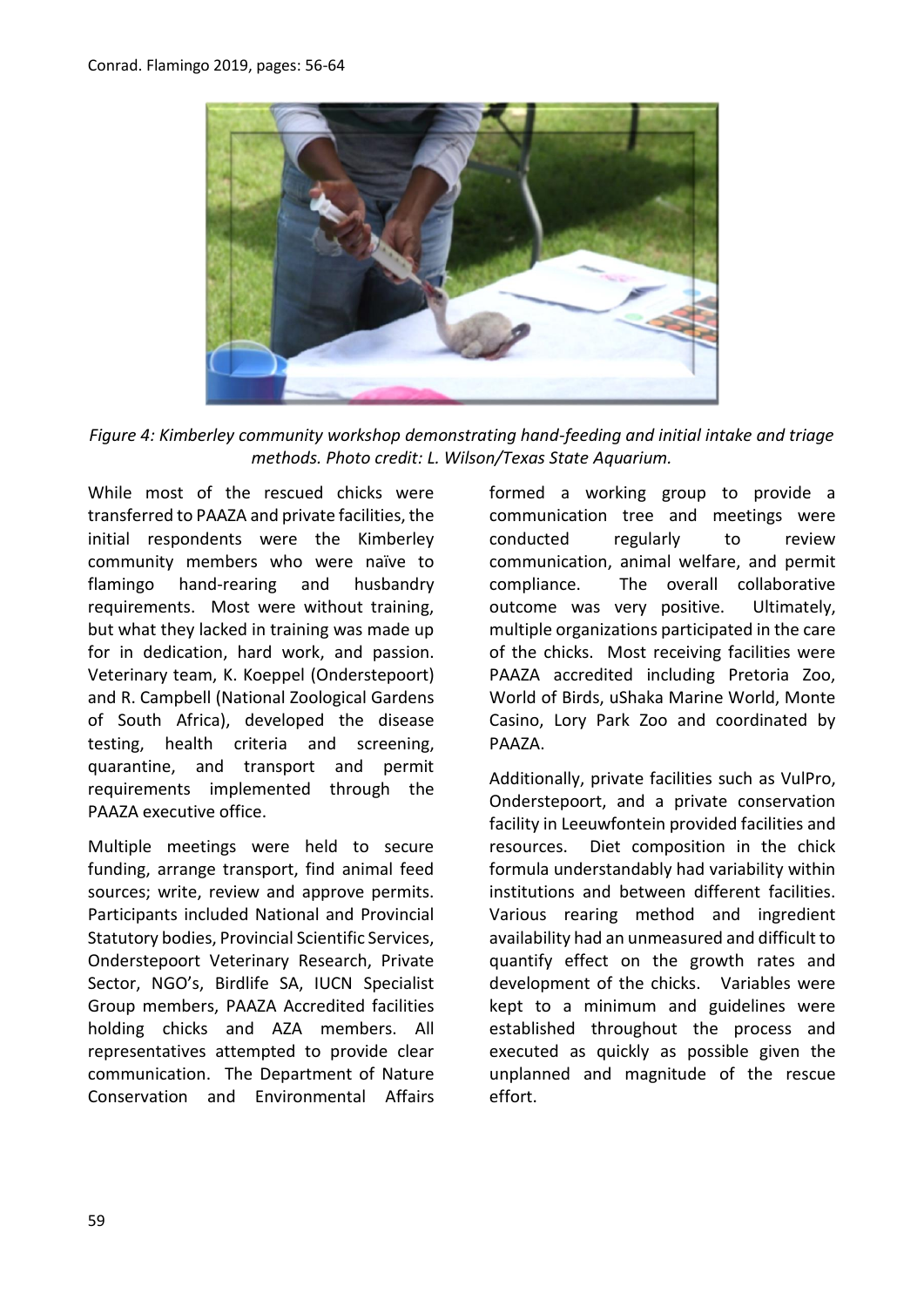

*Figure 5: Juvenile flamingo learning to forage in artificial food dish. Photo credit: L. Conrad.*

Once the flamingo chicks were placed in a facility, the hand-rearing process lasted for months. Volunteers exhausted themselves feeding, cleaning, and preparing food roundthe-clock. Chick were encouraged to wean and self-feed as they exercised their legs and wings in the holding pen. As the commercial diet was introduced, most birds began to take on a red, waxy appearance and participants

realized that the food was building up on the feathers and bills of the birds. Increased efforts were made to improve waterproofing through misting and providing additional clean water sources. Ultimately, the Kimberley team hand-washed hundreds of individual birds prior to release that required more hours of exhausting work.



*Figure 6: Juvenile flamingo with developed primary feathers in Kimberley quarantine facility. Photo Credit: D. Smith.*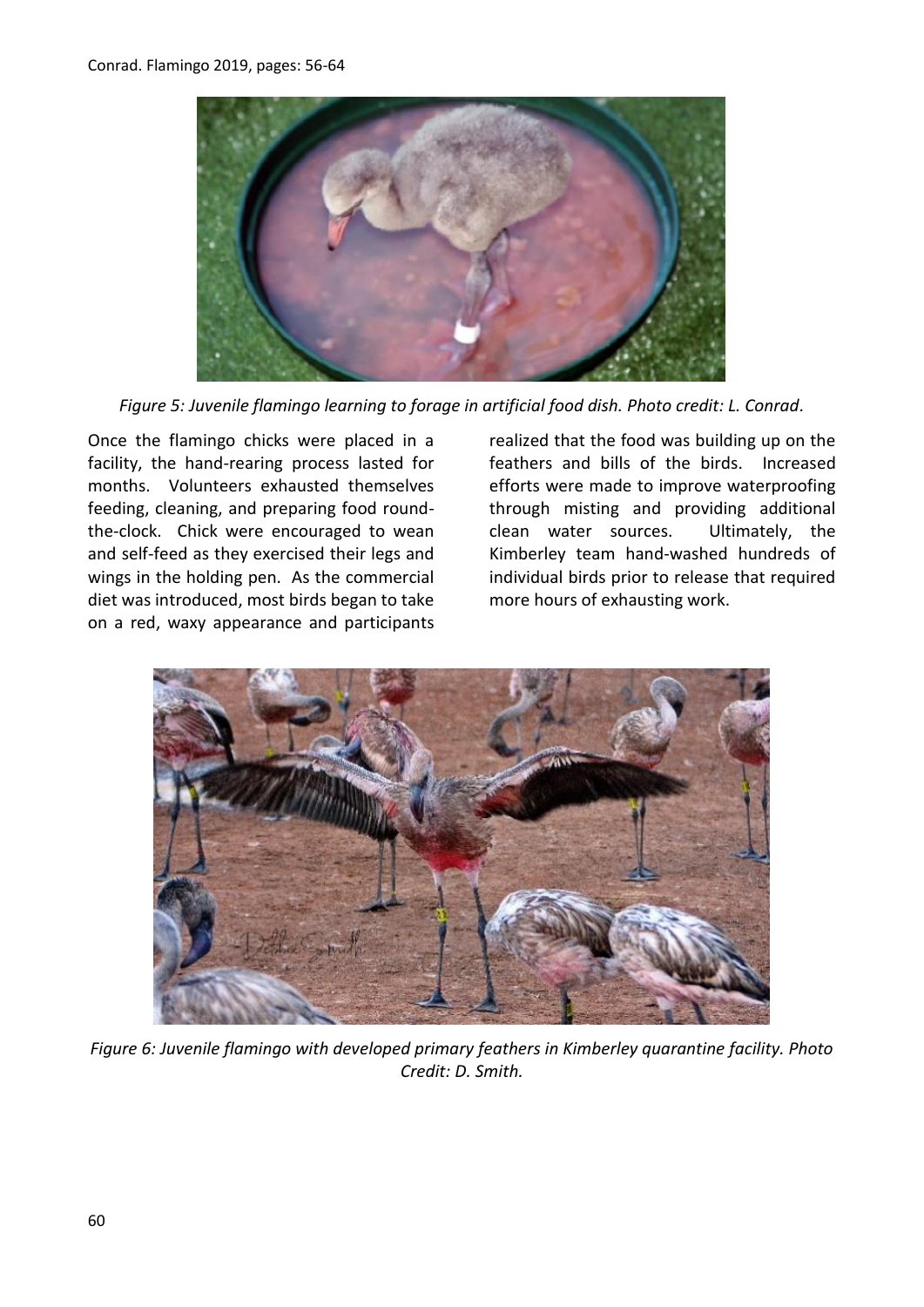

*Figure 7: Kimberley quarantine facility specifically designed and built for quarantine and prerelease conditioning for hundreds of flamingos. Photo credit: L. Conrad.*

D. Harebottle (Sol Plaatjies University) and J. Werth (Nelson Mandela University) lead a team responsible for long-term monitoring of the released birds. Permits were required for back-pack tracking units, colour bands and Safrings and approved by Provincial and National Scientific authorities. Each flamingo was individually marked, recorded, and measured prior to release.



*Figure 8: D. Harebottle and J. Daly-Rauff weighing and ringing flamingos prior to release. Photo credit: L. Conrad.*

Release criteria were established based on IUCN release guidelines through J. Werth/PAAZA and Onderstepoort Veterinary Research. Birdlife SA monitored habitat and provide valuable expertise about the wild colony and habitat conditions. 10 May 2019, 49 birds were hard-released at Kamfers Dam. D. Smith selected a site near the colony that was partially obscured by brush on the edge of the pan. 49 birds were carried to the edge of the water in cardboard boxes and then released as a group from a small, portable pen

where the colony vocalizations were heard. The birds stood and preened for several seconds and then began to catch the wind. One-by-one they flew out and into the colony. Many landed on the perimeter where they could be monitored through binoculars.

#### View the release at:

[https://www.facebook.com/DallasZoo/video](https://www.facebook.com/DallasZoo/videos/438515983582461/) [s/438515983582461/](https://www.facebook.com/DallasZoo/videos/438515983582461/)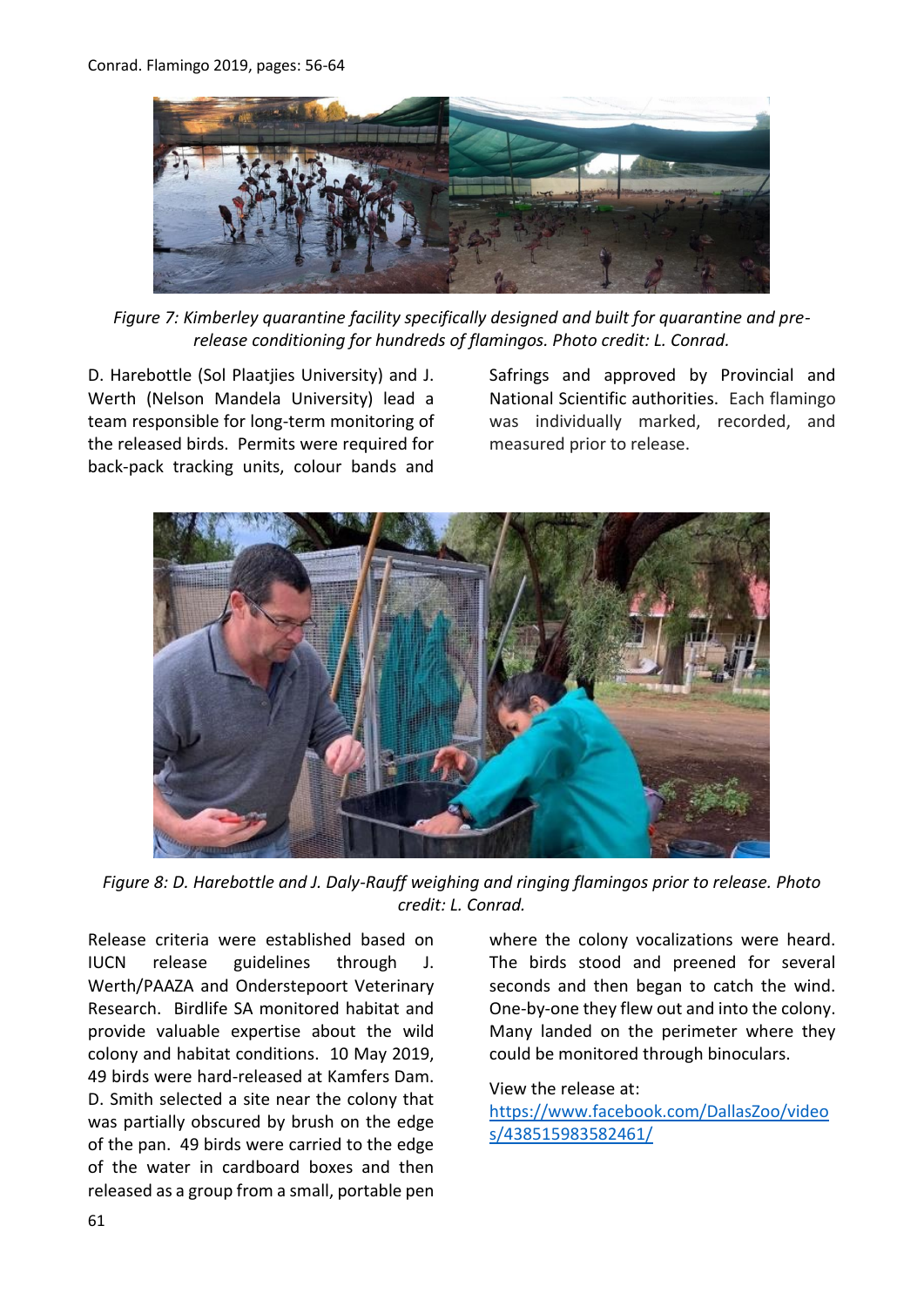Select birds were fitted with trackers and monitored. The first release occurred four months after the initial rescue and on June 15, 2019, a banded bird was sighted in Namibia with a group of flamingo juveniles, more than 600 miles from the release sight.



*Figure 9: First hard-release of rescued flamingos at Kamfers Dam. Photo credit: L. Allen/ Saam Staan Kimberley.*

Rehabilitation experts have very strong opinions about preferred release methods. Very little documentation can be found regarding reintroduction of flamingos because few data have been collected regarding Phoenicopteriformes. Results from other families/orders was considered during plan formulation. Consideration was specifically given to release criteria used with colonial versus solitary species and the natural history and habitat of the flamingo. Handreared chicks generally have behavioural differences from parent-reared chicks. The contact with human caretakers and artificial

environmental conditions protects chicks from temperature extremes and predators; but does not "harden" the chicks to the elements or prepare them for natural challenges. Releasing the chicks into a wild creche of juveniles gave the hand- reared chicks the opportunity to observe behaviours that they may not have been exposed to under human care. Hand-reared chicks needed to learn where to forage, where to move for protection at night, when to react to predators, and when and where to fly and migrate.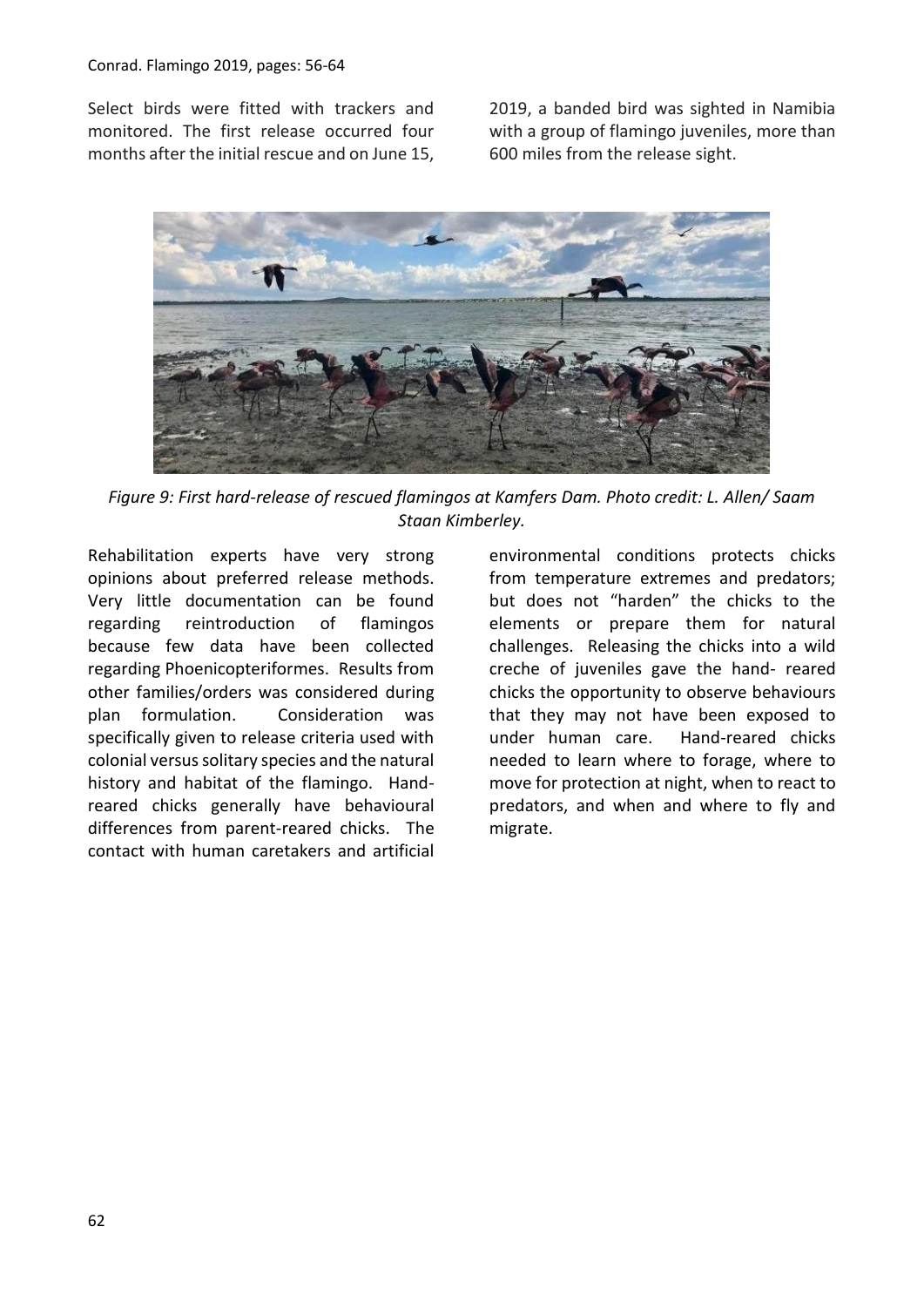

*Figure 10: Released birds foraging on the perimeter of the flamingo colony the day following the initial release. Photo credit: L. Conrad.*



*Figure 10: Juvenile with fitted tracker flying among Kamfers Dam flamingos post release. Photo credit: D. Smith.*

#### **Discussion**

The Kamfers Dam incident required disaster response. The large scale and resource requirements of this wildlife disaster came at a tremendous cost to the community and the animals. Unfortunately, very few people have hand-raised flamingo chicks and there were not many local experts available to train. The birds require specific nutrients and commercial diets were not readily available at the beginning of the incident. Financial cost of the response likely rose into the millions of dollars. In addition to lack of resources, this unprecedented rescue did not have a step-bystep guideline. Without org charts and established policies, organizations worked to build a cohesive plan and communication network. Differing methods throughout the incident resulted in different outcomes. It is difficult to analyse and measure data in the middle of crisis management.